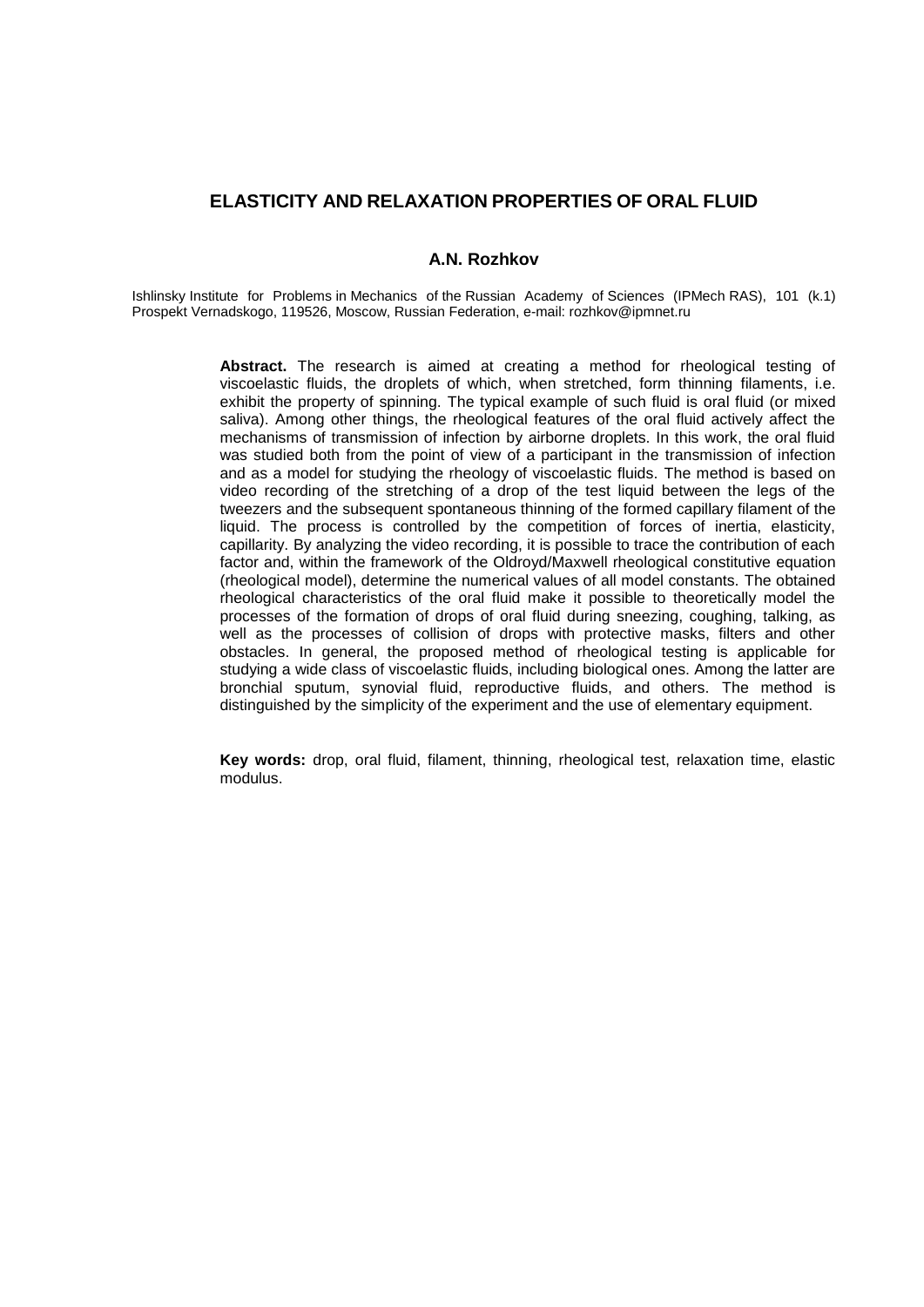## **RHEOLOGY IN AIRBORNE TRANSMISSION OF INFECTION**

Airborne transmission of infection is the main one not only for the current coronavirus, but also for many other infectious diseases, such as tonsillitis, diphtheria, measles, rubella, chickenpox, etc. In these diseases, pathogens enter the air from droplets of saliva or pulmonary mucus when coughing, sneezing, talking. Oral fluid (or mixed saliva) consists of the secretions of the salivary glands (the main component) and many microadditives present in the oral cavity and respiratory system. Airborne transmission of infection consists of two stages. First, when breathing, coughing, sneezing, an air enters the surrounding space from the mouth and lungs of the person. When air moves through the oral cavity, the liquid located here is captured and involved in movement. As a result, the outgoing air contains many tiny droplets of oral fluid, which, in the event of a person's illness, may contain pathogenic agents. In the second stage, other persons, inhaling the air with infected droplets, can bring the infection into their body and become infected.

To prevent the entry of drops from a sick person into the surrounding atmosphere, as well as to protect against the penetration of drops into the body of a healthy person, various filters and masks are used, the task of which is to delay the movement of drops. When sneezing, a large amount (up to 50,000) drops of mucus and saliva are released. The droplet velocity can be very high up to 40 m/s (different authors give values of 4.5 - 100 m/s), the droplets fly up to a distance of 4 - 6 m. The fate of the ejected drops can be roughly described as follows: drops with a diameter of more than 5 microns quickly settle under the action of gravity, and droplets less than 5 microns can remain in the air for a long time and be transported by air currents. When a relatively large droplet of liquid hits a hard surface or hits the material of a mask or filter, it can breakup into several smaller droplets, thus creating a new source of dangerous infection in the form of a new array of droplets.

As previously established, the formation of a splash and disintegration of a liquid droplet upon collision with an obstacle depends on its rheological (bulk and surface) properties [\[29\]](#page-14-0). In the case of collision of water droplets with an obstacle at high values of the Reynolds and Weber impact numbers  $(Re_i = \rho v_i d_i/\mu, We_i = \rho v_i^2 d_i/\gamma, \rho$  is the density of the liquid,  $v_i$  is the droplet velocity before collision,  $d_i$  is the droplet diameter,  $\mu$  is the viscosity liquid,  $\gamma$ is the surface tension of the liquid), the process is controlled exclusively by inertia and surface tension [\[29,](#page-14-0) [40\]](#page-14-1). Experiments have shown that a drop upon collision retains its continuity at low Weber numbers and disintegrates at high Weber numbers. The transition from collision with preservation of continuity to the collision with droplet disintegration occurs in the range of Weber numbers  $We_i^* \in (137, 206)$  (Fig. 1, a, b) [\[16,](#page-13-0) [30\]](#page-14-2).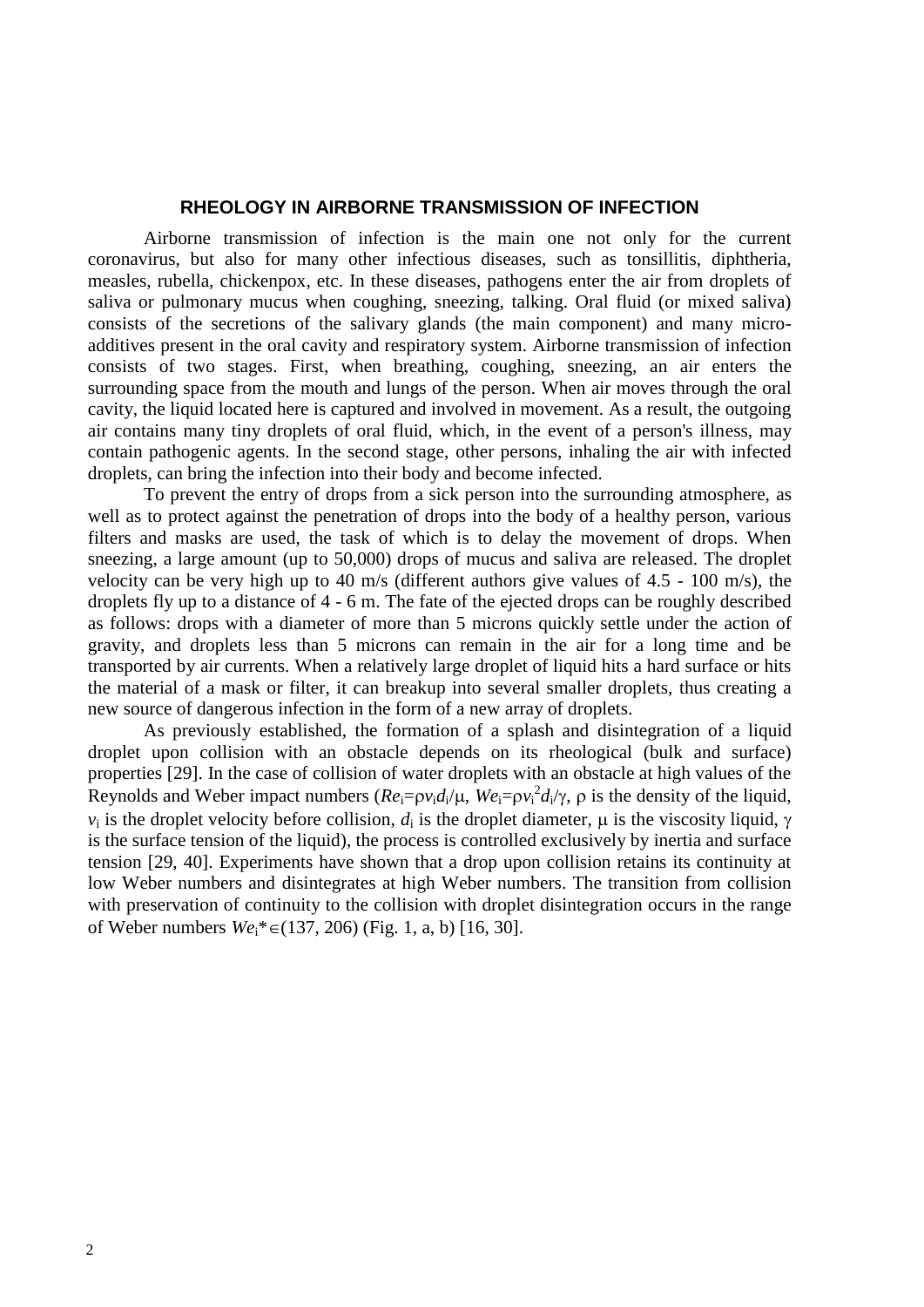

Fig. 1. Top view observations of the disintegration of the liquid drops when falling onto a disc-shaped obstacle with a diameter of 4 mm (looks like a black circle in the center of the frame) [\[29,](#page-14-0) [30\]](#page-14-2). 6 ms elapsed after the beginning of the collision. *a*, *b* - splashes of a 2.8 mm diameter water drop falling from a height of 18 and 27 cm ( $We<sub>i</sub>=137$  and 206), respectively. *c*, *d* - similar splashes of the drops of solutions of high molecular weight polyethylene oxide and polyacrylamide, respectively, with a concentration of 100 ppm. Drop falling height is 65 cm.

Studies [\[1,](#page-13-1) [14,](#page-13-2) [15,](#page-13-3) [20,](#page-13-4) [22,](#page-13-5) [44\]](#page-14-3) have revealed the elasticity of the oral fluid, while its shear viscosity is only 1–4 times higher than the viscosity of water [\[26,](#page-13-6) [39\]](#page-14-4). The elasticity of the oral fluid is evidenced by the possibility to form stable thinning filament when stretched. The lifetime of such filament is measured in seconds, while a filament formed by water disintegrates during the parts of a millisecond [\[9\]](#page-13-7).

Experiments with impact disintegration of elastic solutions of high polymers have shown that elasticity radically changes the stability of droplets upon impact. The drops become much more durable [\[31\]](#page-14-5). During collision the secondary droplets form in the rim of the splash, which, however, at sufficient elasticity of the liquid, do not detach from the splash rim, but turn out to be connected with the rim by thin thinning filaments. Under the action of the elasticity of the filaments, the secondary droplets return back, merging with the liquid of the original droplet, and no free secondary droplets are formed (Fig. 1, *c*). The drop retains its continuity. Moreover, at sufficient elasticity, the rim of the splash expands in the form of a smooth liquid torus. It first expands and then collapses, merging into a single drop (Fig. 1, *d*).

Studies [\[31\]](#page-14-5) have shown that, together with the already mentioned Weber number  $We_i = \rho v_i^2 d_i / \gamma$ , the defining parameters describing the transition to the disintegration of an elastic droplet upon collision are the elastic-capillary number *Gd*i/γ and the Deborah number  $De_i = \theta v_i/d_i$ , where *G* is the modulus of elasticity,  $\theta$  is the relaxation time. Rheological parameters *G* and θ are constants of Oldroyd constitutive equation (Oldroyd-B version) and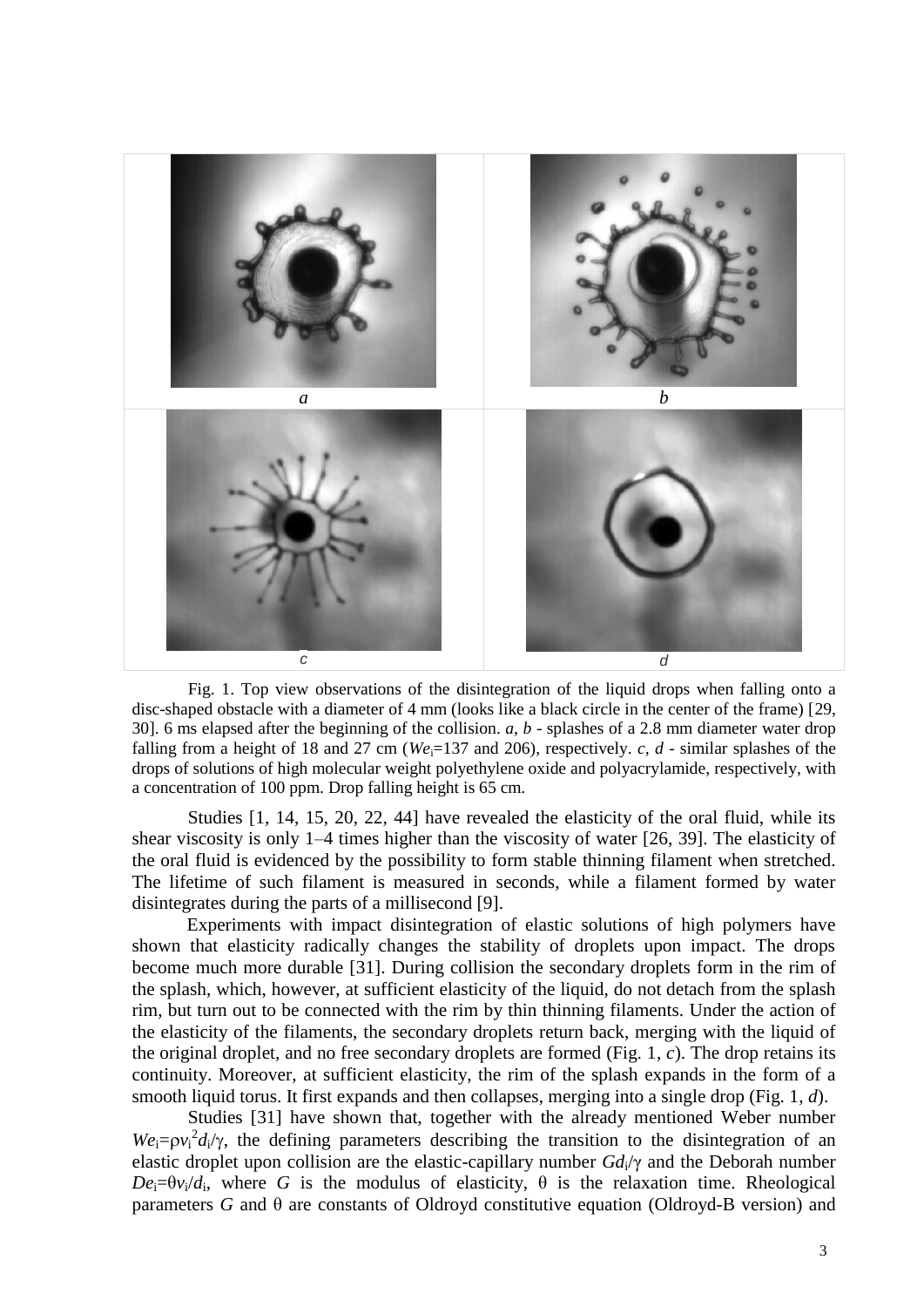Maxwell (Upper-Convected Maxwell UCM version) [\[2,](#page-13-8) [12,](#page-13-9) [19\]](#page-13-10). Both equations turn out to be equivalent for describing rapid elongation deformations during strong stretching (see the Theoretical model section).

Another aspect of the influence of fluid elasticity on the transmission of infections is the possibility of elasticity to influence the relatively slow movement of fluid through channels of complex shapes or a porous medium [\[11,](#page-13-11) [13\]](#page-13-12), which occurs when different types of filters are used for the protection from infected droplets. The same parameters of Oldroyd (Oldroyd-B version) and Maxwell (Upper-Convected Maxwell UCM version), namely *G* and θ, control elastic effects in these classes of flows.

The present work was undertaken to answer the question: what are the magnitudes of the rheological parameters of the oral fluid *G* and  $θ$  that can be used to simulate the collision of oral fluid droplets with different obstacles or during the motion through complex media.

Until now, rheological tests of the oral fluid were carried out only to determine solely one parameter, namely, the relaxation time  $\theta$  [\[10,](#page-13-13) [18,](#page-13-14) [41,](#page-14-6) [44\]](#page-14-3). At the same time, in order to have a complete rheological description of the properties of the oral fluid, it is necessary to establish the magnitudes of the elastic modulus *G*. The pair *G* and θ makes it possible to model not only the disintegration of self-thinning filaments, but also model other phenomena in which the oral fluid participates, such as the disintegration of drops upon collision with obstacles and movement through filters and channels of complex shapes.

## **EXPERIMENTAL OBSERVATIONS**

This section is devoted to the method of rheological testing of an oral fluid using a thinning capillary filament of this fluid [\[6\]](#page-13-15). Experiments on observation of the breakup of oral fluid droplets *in situ* have been carried out. Oral fluid is an aqueous solution of various organic and mineral components, the total concentration of which is *ca*. 0.5% [\[27\]](#page-14-7). Among the main components is a mixture of secretions of the salivary glands. Among the glands, large ones are distinguished: parotid, submandibular, sublingual and a number of small salivary glands (1 - 5 mm in size) - buccal, molar, labial, lingual hard and soft palate. The names themselves indicate a variety of sources of salivary secretions and, therefore, about the possible heterogeneity of the mixture formed. The density of the oral fluid practically does not differ from the density of water  $\rho = 1001 - 1017 \text{ kg/m}^3$ .

The oral fluid was sampled with tweezers directly from the lips of the subject. At the present stage, the author has conducted experiments on himself (a 65-year-old man). The simplest experimental procedure was used. Immediately after taking a sample of the oral fluid, it was stretched between the legs of the forceps. Further, the formed liquid filament thinned by itself without any external interference. The process was recorded using a video camera of an iPhone 6 smartphone at 30 frames per second. The possible 240 frames per second mode did not reveal any advantages and was rarely used in experiments. The frame resolution used was Full HD  $1920\times1080$ . To obtain dimensional dependencies, a transparent ruler was placed in the record field. A photograph of the equipment used is shown in Fig. 2.

It should be noted that the use of a smartphone to visualize the thinning of capillary filaments of polymer liquids was apparently first demonstrated in [\[22\]](#page-13-5), which showed the possibility of a significant reduction in the cost of this experimental technique.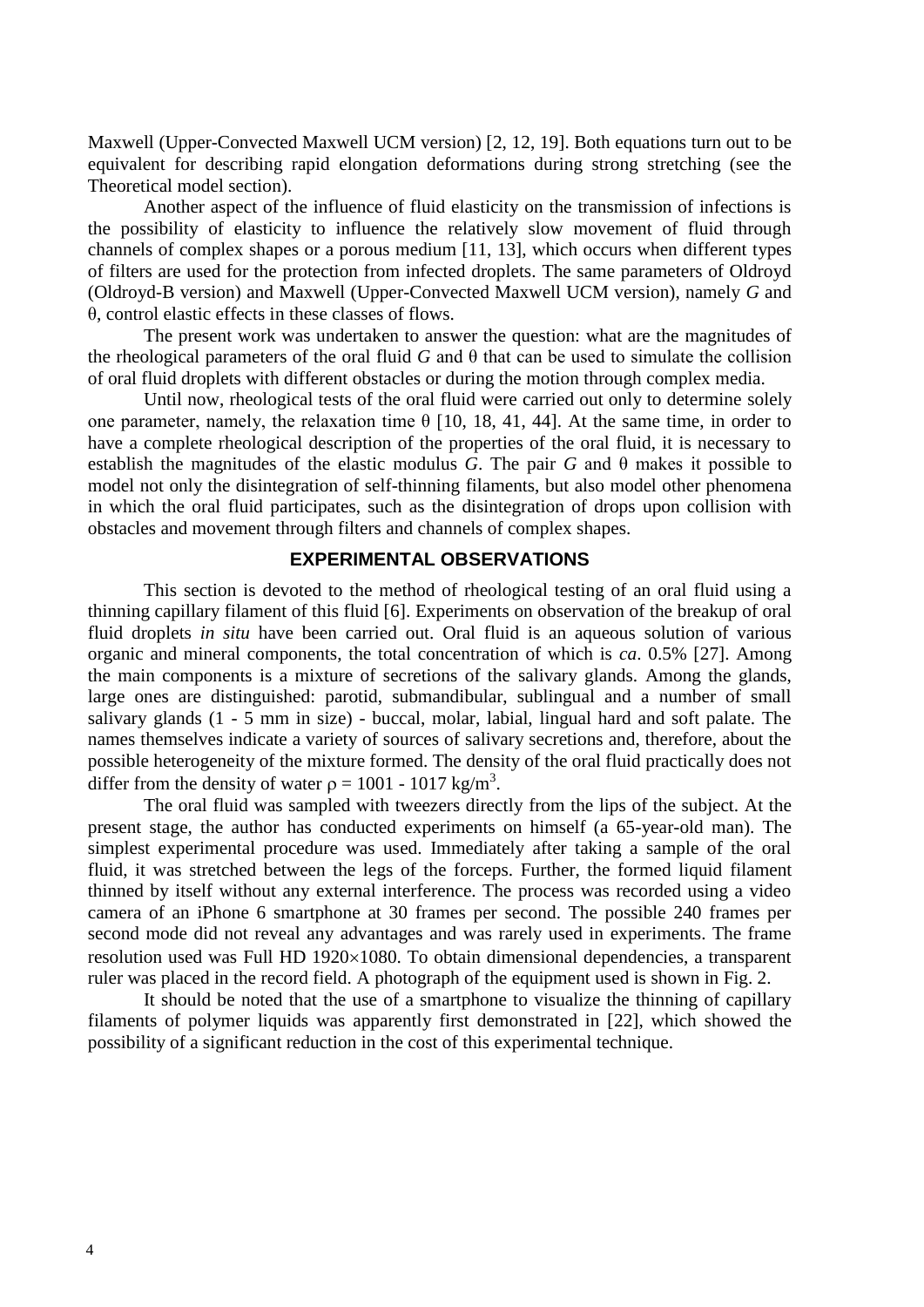

Fig. 2. Experimental equipment for studying the rheology of elastic fluids: a smartphone, tweezers and a ruler

A typical video recording is shown in Fig. 3. Video data was analyzed using the QuickTime Player application, although other applications such as, for example, ImageJ or Phantom can be used also.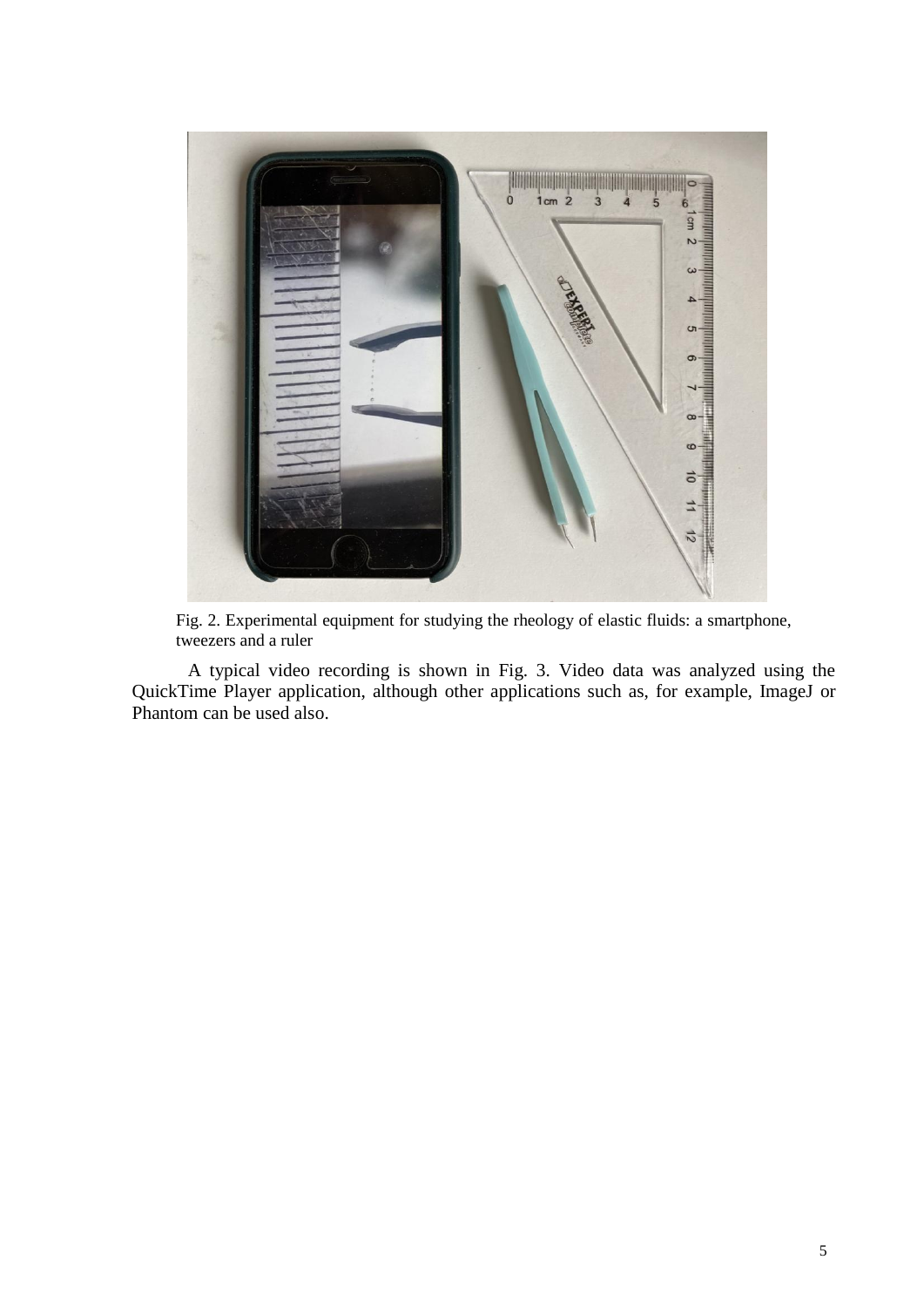

Fig. 3. Video recording of the formation and thinning of the oral fluid filament (experiment 7114, also see Figs. 4, 5). Time increases from left to right and from top to bottom. The insets indicate the frame number / filament thinning time (seconds)

The filament becomes thinner over time. At some stage, secondary breakup is possible, when a series of secondary droplets appears. Measurements of the filament diameter on video frames made it possible to plot the dependence of the thinning of the oral fluid filament in time  $d = d(t)$ . The appearance of secondary droplets at the later stages of breakup was ignored in the measurements. The start of the countdown was selected at the moment the tweezers' legs were extended (frame 3). The scale of the images was determined using a transparent ruler. Fig. 4 shows a typical dependence. The data indicate that immediately after the start of stretching, the liquid drop loses its stability and rapidly becomes thinner under the action of surface tension from the initial diameter  $d<sub>b</sub>$  to some intermediate diameter  $d<sub>s</sub>$  at a certain moment of time *t*s. This phase of deformation corresponds to the stretching of a drop of an Newtonian fluid [\[5\]](#page-13-16). At this stage of stretching, the surface tension forces are balanced by the inertial forces of the fluid and internal stresses. Internal stresses are initially of a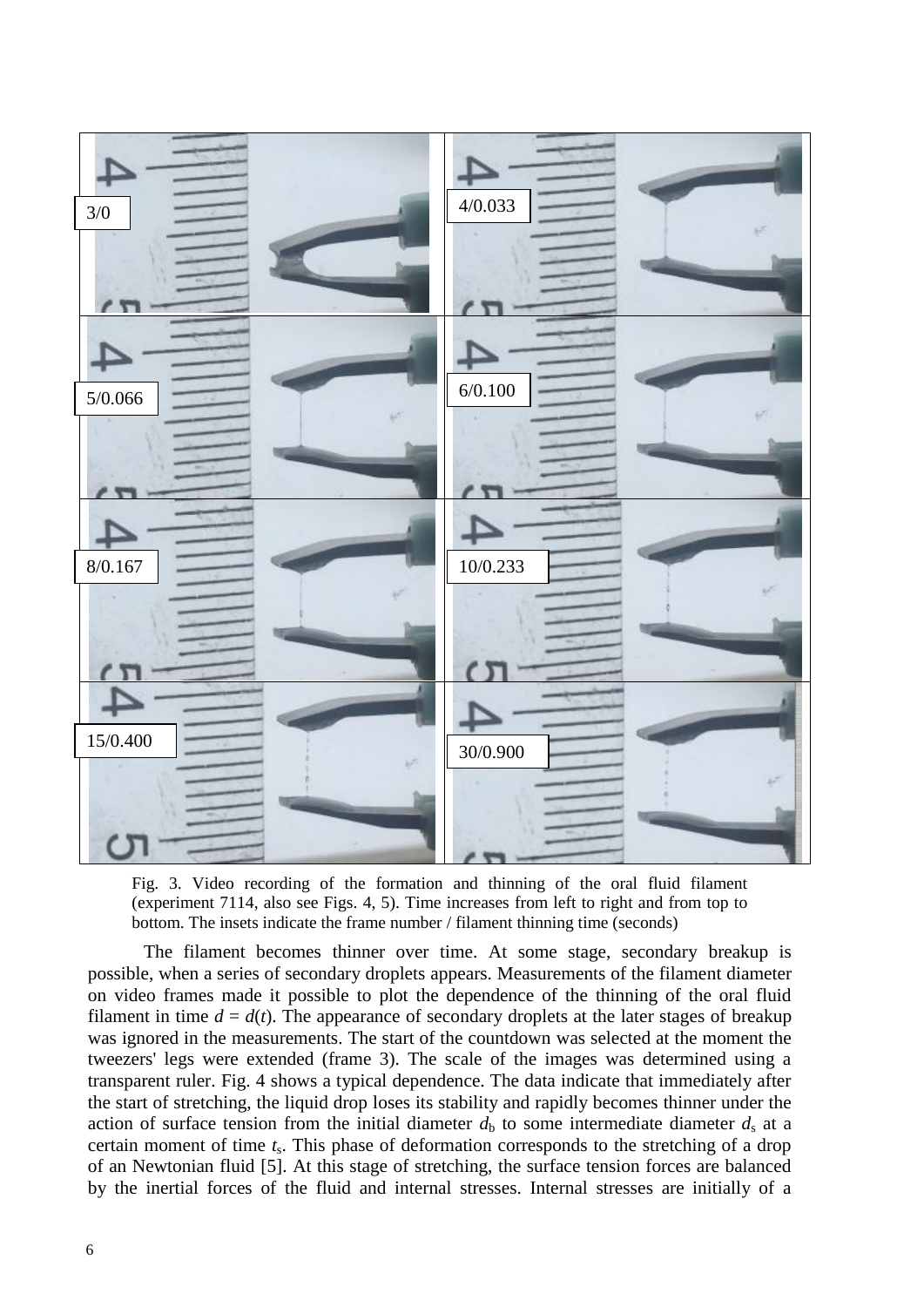viscous nature, but as the thinning progresses, elastic stresses appear due to the rapid deformation of the liquid. This is how high-polymer solutions behave, in which the solvent plays the role of a viscous liquid, and elasticity is formed by giant stretching of elastic flexible-chain of macromolecules [\[5\]](#page-13-16). At a certain moment (qualitatively denoted by  $t_s$ ), the elasticity begins to dominate over all other forces and the process of filament disintegration slows down sharply. Further thinning of the filament becomes exponential, as evidenced by the data in Fig. 4.



Fig. 4. Thinning of the filament of the oral fluid  $-$  dependence of the filament diameter as function of time. Solid curve  $-$  fitting of experimental points (experiment 7114) by analytical dependence  $(6)$  for points  $t>0$ 

#### **THEORETICAL MODEL**

This section presents a technique for extracting the rheological characteristics of an oral fluid from observations of the thinning of a filament of this fluid.

Studies of the rheological properties of the oral fluid under tension using the thinning fluid method [\[10\]](#page-13-13) have shown that the rheological behavior of the oral fluid under strong stretching is similar to the behavior of polymer solutions [\[5\]](#page-13-16). To describe the rheology of polymer solutions under strong stretching, the Oldroyd constitutive equation (Oldroyd-B version) [\[12,](#page-13-9) [19\]](#page-13-10) and Maxwell constitutive equation (Upper-Convected Maxwell UCM version) [\[2,](#page-13-8) [12,](#page-13-9) [19\]](#page-13-10) were used.

Oldroyd constitutive equation (Oldroyd-B variant) is described by the equations

$$
\sigma = -pI + 2\mu_s E + \tau, \ \tau = G(A-1),
$$
  

$$
dA/dt = A \cdot \nabla \nu + \nabla \nu^T \cdot A - (A-I)/\theta,
$$

where  $\sigma$  is the stress tensor, *p* is the pressure,  $\mu_s$  is the solvent viscosity, *G* is the elastic modulus,  $E$  is the strain rate tensor,  $A$  is the elastic strain tensor,  $I$  is the unit tensor,  $t$  is the time,  $\nabla v$  is the velocity gradient,  $\theta$  is the relaxation time.

Considering the elongation flow in direction 1 with the accumulation of large elastic deformations  $(A_1 \gg 1)$ , we obtain the dependence of the stresses on the elongation kinematics

$$
A_1 = \lambda^2 \exp(-t/\theta), \tau_1 = GA_1,
$$
\n(1)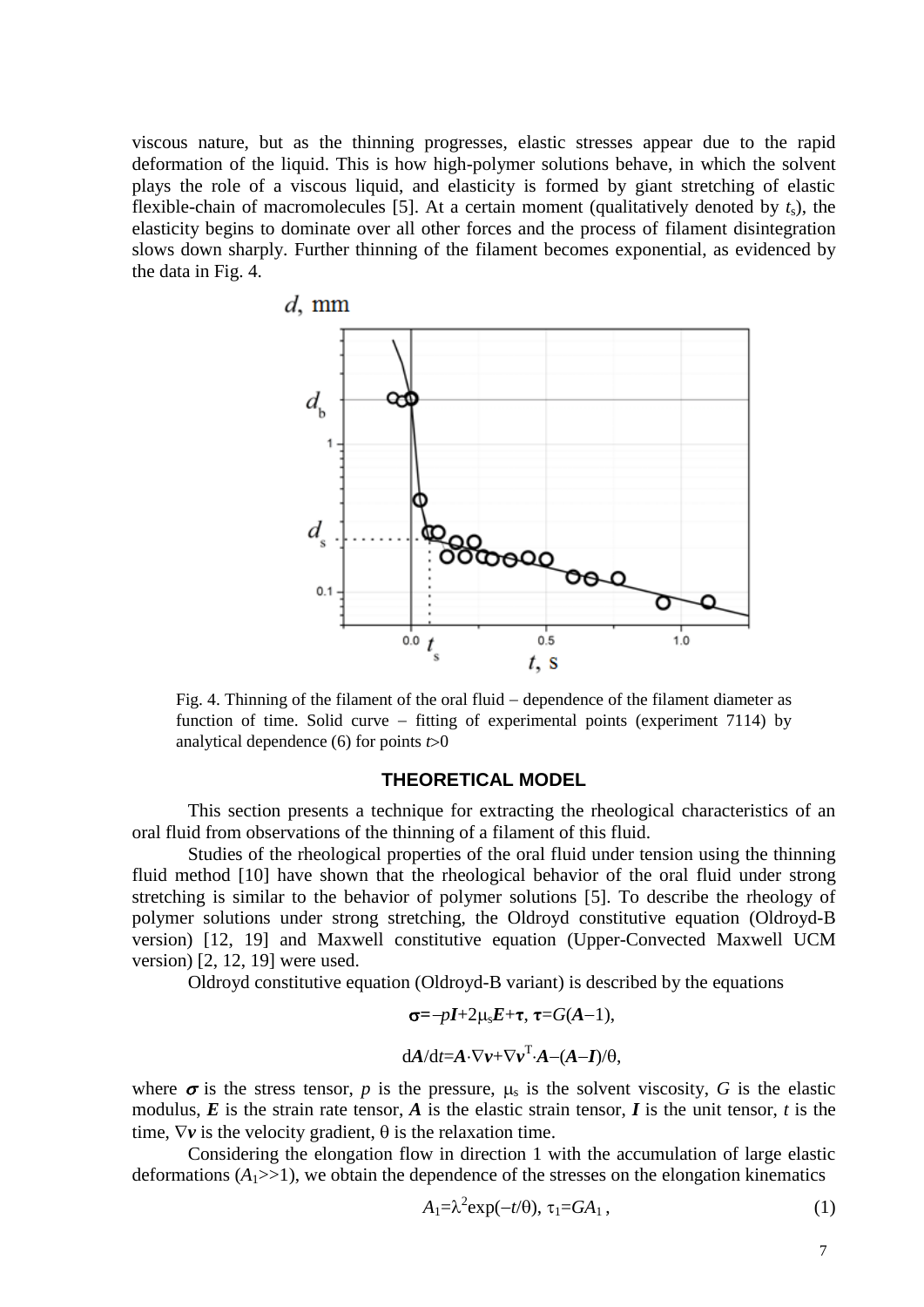where  $\lambda$  is the elongation of the specimen in the direction 1,  $\lambda \gg 1$ .

Maxwell constitutive equation (Upper-Convected Maxwell UCM version) is represented by equations

$$
\sigma = -pI + \tau ,
$$
  
\n
$$
d\tau/dt = \tau \cdot E + \tau \cdot E - \tau/\theta + 2\mu E/\theta,
$$

where  $\sigma$  is the stress tensor,  $\tau$  is the deviatoric stress tensor, *p* is the pressure, *I* is the unit tensor, μ is the elongation viscosity, *E* is the strain rate tensor,  $θ$  is the relaxation time, *t* is the time.

In the case of large elastic deformations ( $\lambda^2 >> 1$ ,  $\tau_1 >> \mu/\theta$ ) this implies

$$
\tau_1 = (\mu/\theta)\lambda^2 \exp(-t/\theta), \qquad (2)
$$

where for elastic polymer liquids the ratio  $\mu/\theta$  is the elastic modulus *G* [\[43\]](#page-14-8). Thus, in the case of dominance of elastic stresses, the axial component of the elastic stress tensor (1) and the axial component of the deviatoric stress tensor (2) coincide, which indicates the equivalence of the Oldroyd and Maxwell constitutive equations for describing the flows of elastic fluids with large deformations. The mechanical analogue of this rheological constitutive equation is a serial connection of viscous and elastic elements [\[21\]](#page-13-17) Fig. 5, *a*.



Fig. 5. Models of viscoelastic rheology (*a*) and thinning filament (*b*)

As shown by direct experimental measurements of the elastic tension of the filament of a high-polymer solution at the stage of exponential thinning  $(t>t<sub>s</sub>)$  [\[4,](#page-13-18) [7\]](#page-13-19), the elastic component  $\tau_1$  approximately coincides with the value of the capillary pressure in the filament  $\tau_1 \approx 2\gamma/d$  (Fig. 5, b), where  $\gamma$  is the surface tension. Assuming for the degree of elongation  $\lambda = (d_b/d)^2$ , from (1) (or (2)) we obtain the formula for the filament thinning at the exponential stage

$$
2\gamma/d = G(d_b/d)^4 \exp(-t/\theta),
$$

which can be represented as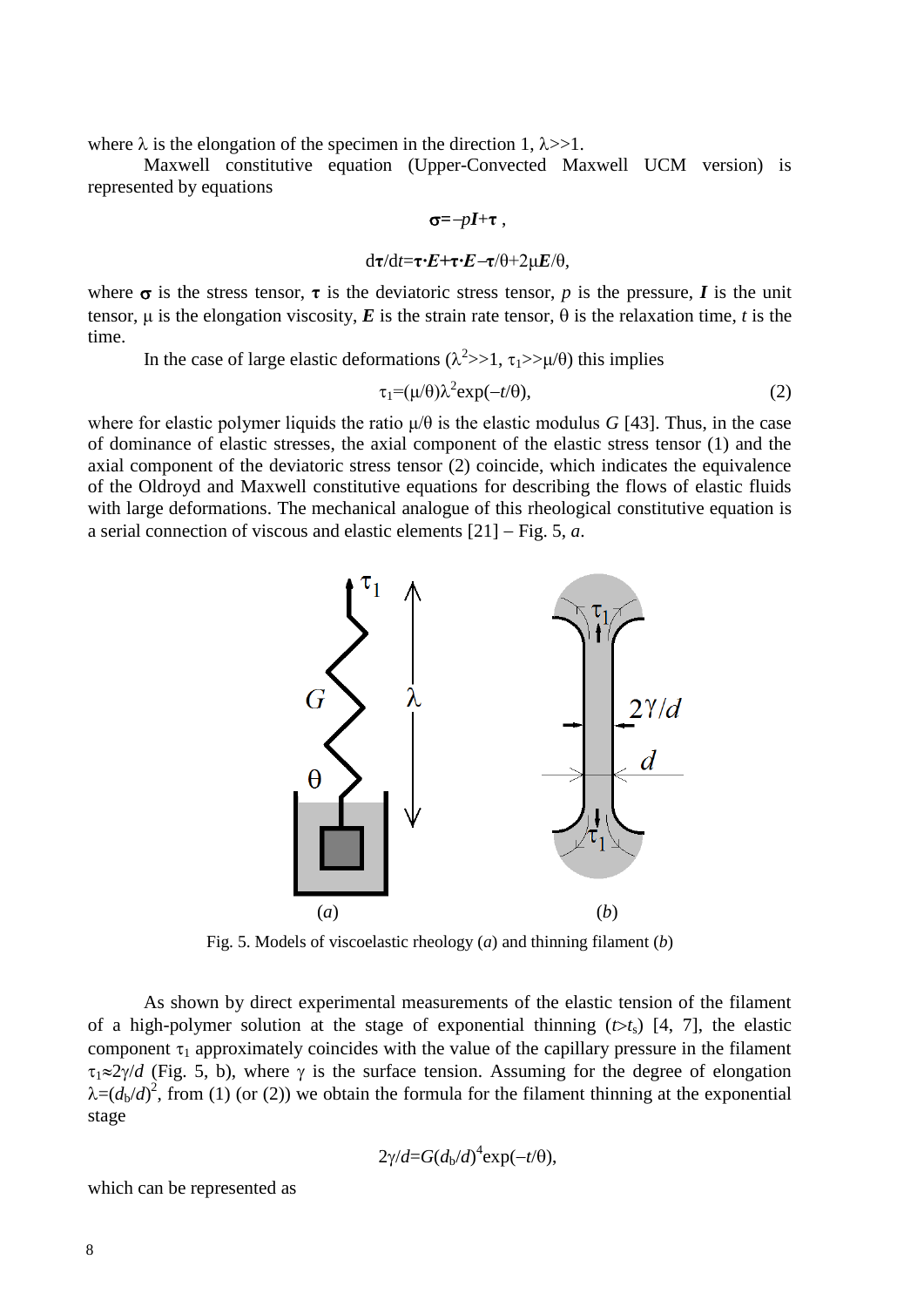$$
d = d_s \exp(-(t - t_s)/3\theta),\tag{3}
$$

where the variables of equation (3) are related to each other by the condition

$$
(2\gamma/G)(d_s^3/d_b^4) \exp(t_s/\theta) = 1.
$$
 (4)

The initial fast stage of filament thinning  $t < t_s$  was modeled by a linear dependence with the proportionality coefficient  $\alpha$ 

$$
d=d_{b}-\alpha t,\tag{5}
$$

which qualitatively corresponds to the thinning of the capillary filament of a viscous liquid [\[5,](#page-13-16) [6,](#page-13-15) [9,](#page-13-7) [10,](#page-13-13) [42\]](#page-14-9). In this work, formula (5) was used only for kinematic estimates.

The rheological parameters of the liquid were determined by the fitting the experimental dependence  $d=d(t)$  (see, for example, Fig. 4) by an analytical dependence constructed on the basis of the superposition of theoretical curves (3) and (5).

$$
d=(d_b-\alpha t)H(t_s-t)+d_s \exp(-(t-t_s)/3\theta)H(t-t_s), \qquad (6)
$$

where *H* is the Heaviside function,  $d_s = d_b - \alpha t_s$  due to the continuity of the theoretical dependence  $d=d(t)$ . This curve is continuous and consists of two branches, the first of which describes the fast initial stage of filament thinning  $(5)$  at  $t < t_s$ , and the second, slow exponential (3) at  $t>t_s$ . Joining of solutions at the point  $t_s$ ,  $d_s$  determines the boundary of the transition from one flow regime to another.

The fitting was carried out using the Origin 6.1 application (Section: Analysis, NonLinear Curve Fitting). The parameters  $\alpha$ ,  $t_s$ ,  $\theta$  were to be determined. In the calculations, the fitting function was specified as (for experiment 7114)

$$
(2.0-ALF*x)/(1+exp(-2*100*(-x+ts)))+(2.0-ALF*ts)*exp(-(x-ts)/3/TETA)/(1+exp(-2*100*(x-ts))),
$$

in which 2.0= $d_b$  is the parameter  $d_b$  measured in this experiment (see Fig. 3 and 4); ALF, ts, TETA are the sought parameters  $\alpha$ ,  $t_s$ ,  $\theta$ , respectively; x is the independent variable corresponding to time *t*;  $1/(1+\exp(-2*100*(-x+ts)))$  and  $1/(1+\exp(-2*100*(-x+ts)))$  are smooth modelings of Heaviside functions  $H(t<sub>s</sub>-t)$  and  $H(t-t<sub>s</sub>)$ . As a result of numerical calculations, the unknown parameters were found and fitting curve was constructed, see the example in Fig. 4.

Video records of 8 experiments was processed, the results are presented in the graph in Fig. 6 and Table 1. The relaxation time  $\theta$  was determined directly as a result of the fitting of the experimental points, and the elastic modulus *G* was calculated by the formula (4). In the calculations, the surface tension of the oral fluid was assumed to be  $\gamma$ =0.050 N/m [\[25,](#page-13-20) [39\]](#page-14-4).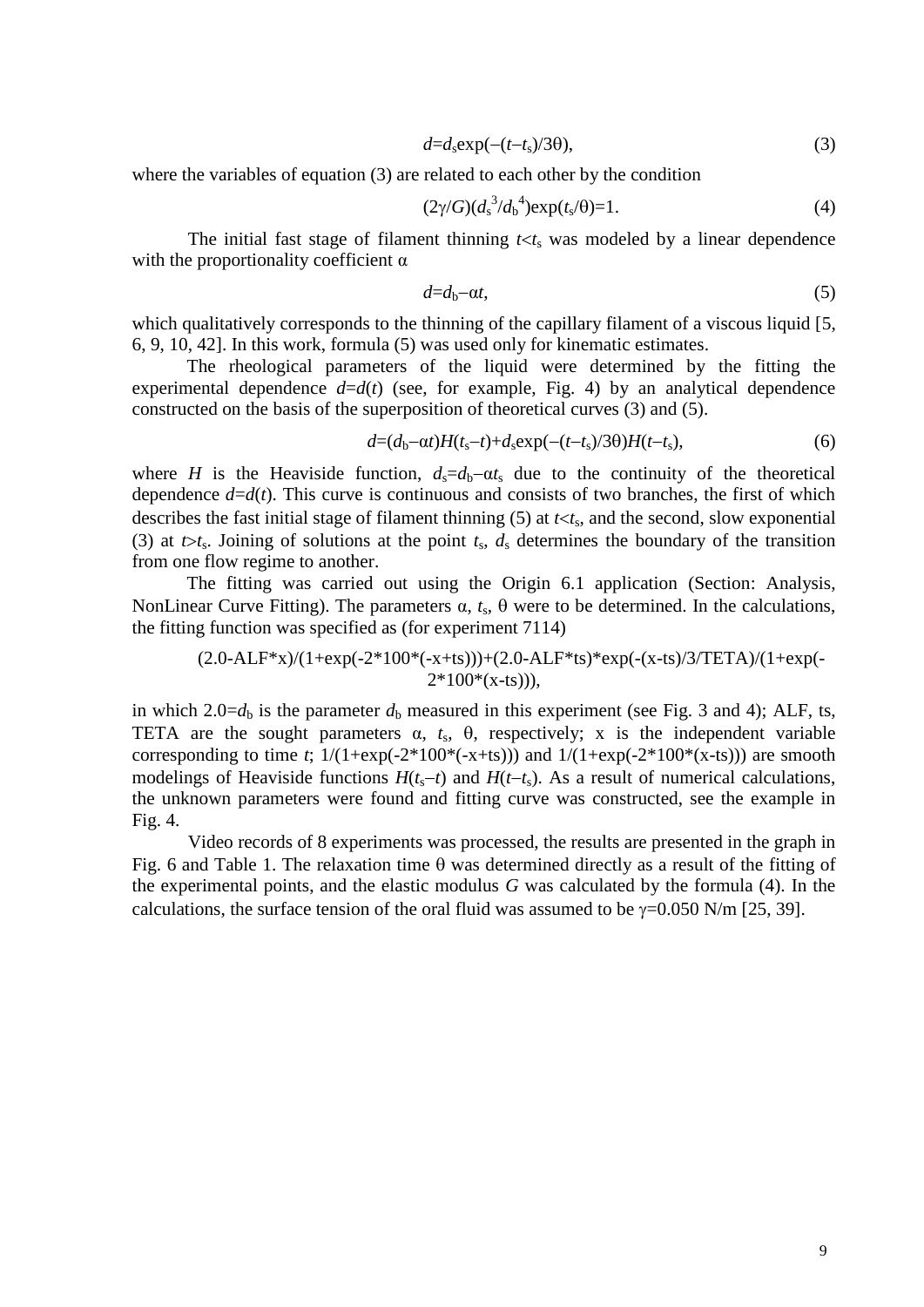

Fig. 6. Dependences of the filament diameters versus time according to the data of 8 experiments (symbols and numbers of experiments are shown in the inset). For clarity, the curves are shifted in time with a step of 1 s. The horizontal lines in some curves show the droplet size before the start of stretching. Solid piecewise linear dependences are the fittings of experimental points by analytical dependence (6)

| anı |  |
|-----|--|
|-----|--|

| Experiment, $N_2$ | $d_{\rm b}$ , mm | $d_{\rm s}$ , mm | $t_{\rm s}$ , S | $G$ , Pa | $\theta$ , s |
|-------------------|------------------|------------------|-----------------|----------|--------------|
| 2222              | 2.777            | 0.4977           | 0.04795         | 0.2328   | 0.41364      |
| 2223              | 1.6627           | 0.5658           | 0.14098         | 4.1957   | 0.24684      |
| 7032              | 2.8485           | 0.4308           | 0.08505         | 0.1440   | 0.49996      |
| 7035              | 1.319            | 0.4320           | 0.24703         | 4.8745   | 0.40877      |
| 7066              | 2.336            | 0.3022           | 0.07169         | 0.1241   | 0.24563      |
| 7069              | 3.9              | 0.4182           | 0.1533          | 0.0856   | 0.41975      |
| 7102              | 3.0              | 0.3448           | 0.0199          | 0.0538   | 0.32747      |
| 7111              | 2.0              | 0.4257           | 0.04266         | 0.5730   | 0.24713      |
| 7114              | 2.0              | 0.2353           | 0.03873         | 0.0916   | 0.33019      |
| 7117              | 3.0              | 0.3252           | 0.03535         | 0.0476   | 0.3073       |
| 7120              | 2.477            | 0.3047           | 0.03585         | 0.0836   | 0.33761      |

**Data processing results**

The measured rheological data (Table 1) are characterized by an extremely high scatter, although a quick look at Fig. 5 does not give a priori grounds to assume such a feature. Two reasons contribute to the scatter in the output, especially noticeable for the modulus of elasticity. First, as noted earlier, the oral fluid is formed by mixing the secretions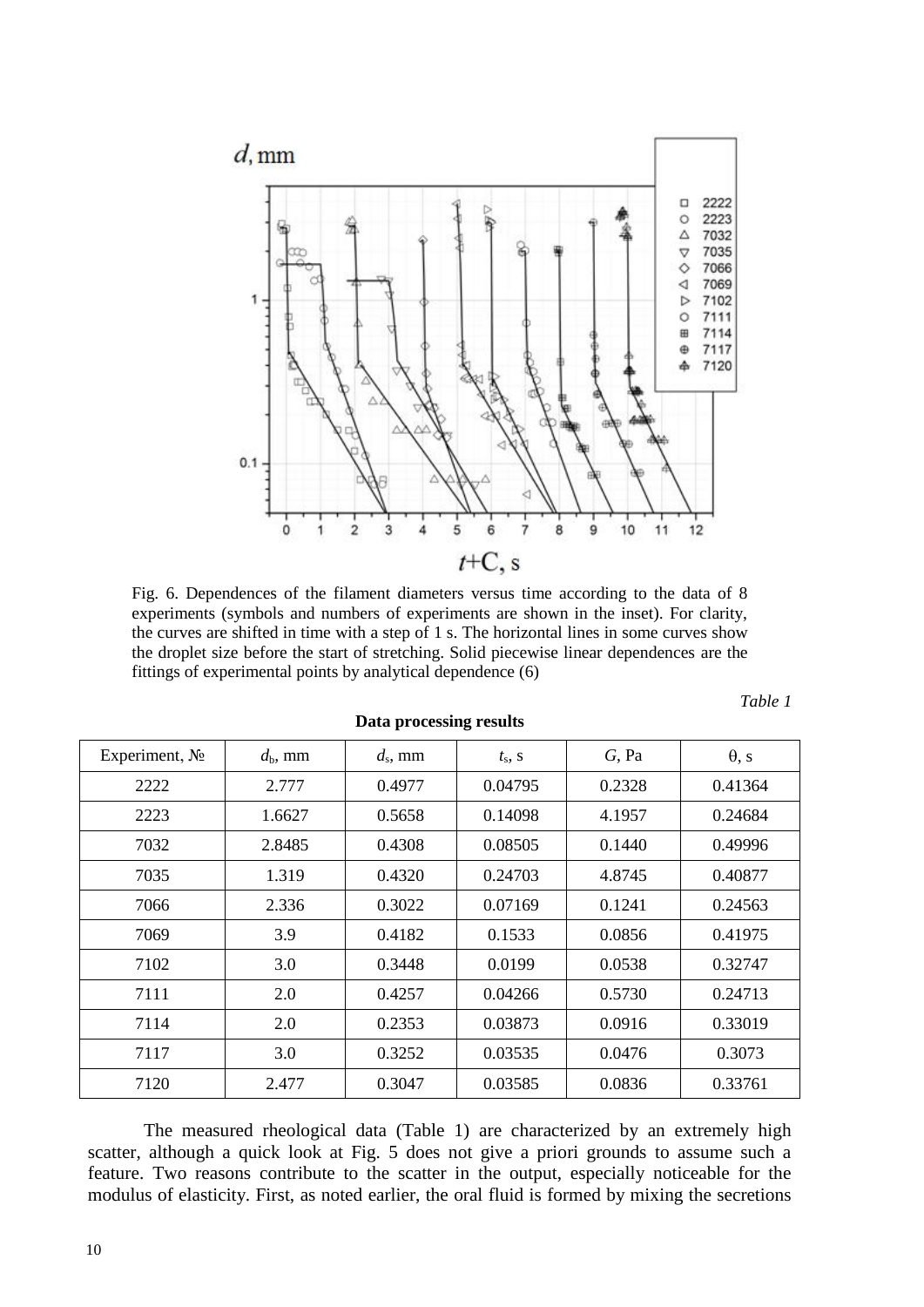of several salivary glands, each of which can form a secret with unique properties. Another reason is the strong dependence on input data. In particular the modulus of elasticity is determined by raising the magnitude of intermediate diameter  $d_s$  to the third power and the magnitude of initial diameter  $d_b$  to the fourth power. Therefore, a small error in  $d_s$ ,  $d_b$  values is amplified during the exponentiation process. This situation is close to the case of an ill-posed problem [\[38\]](#page-14-10). Taking into account the above circumstances, it is advisable to use the medians as data averaging [\[23\]](#page-13-21). "Estimates of the median are more robust, its estimation may be more preferable for distributions with the so-called heavy tails. The main advantage of the median is its robustness to outliers, i.e. abnormally high or low values." Using the Origin 6.1 application to analyze the data in Table 1 leads to the following median values of the rheological parameters of the oral fluid

$$
\langle G \rangle = 0.10785 \text{ Pa}, \langle \theta \rangle = 0.32883 \text{ s}. \tag{7}
$$

Comparing the parameters (7) with the results of measurements of similar parameters in aqueous solutions of polyacrylamide (PAM) and polyethylene oxide (PEO) [\[31\]](#page-14-5), one can conclude that the elastic parameter  $\langle G \rangle$ =0.10785 Pa for the oral fluid is close to elastic parameters of solutions of PAM and PEO with concentrations of 252 and 12449 ppm. The oral fluid relaxation time  $\langle \theta \rangle = 0.32883$  s is close to similar data of solutions of PAM and PEO with concentrations of 2102 and 19320 ppm, respectively (Fig. 7). This means that type of polymers and the appropriate concentration of solution can be selected to prepare polymer solutions that simulate the rheology of real oral fluid. In particular, a PAM solution with a concentration of 200 - 2000 ppm (0.02 - 0.2%) and a PEO solution with a concentration of  $10000 - 20000$  ppm  $(1 - 2\%)$  are quite close in their rheology to a real oral fluid.

In [\[17,](#page-13-22) [32,](#page-14-11) [33\]](#page-14-12), PAA solutions with concentrations of 100 and 1000 ppm were used to simulate the collision of a droplet of oral fluid with a thin thread and a plate with a hole (as elements of a medical mask and air filter).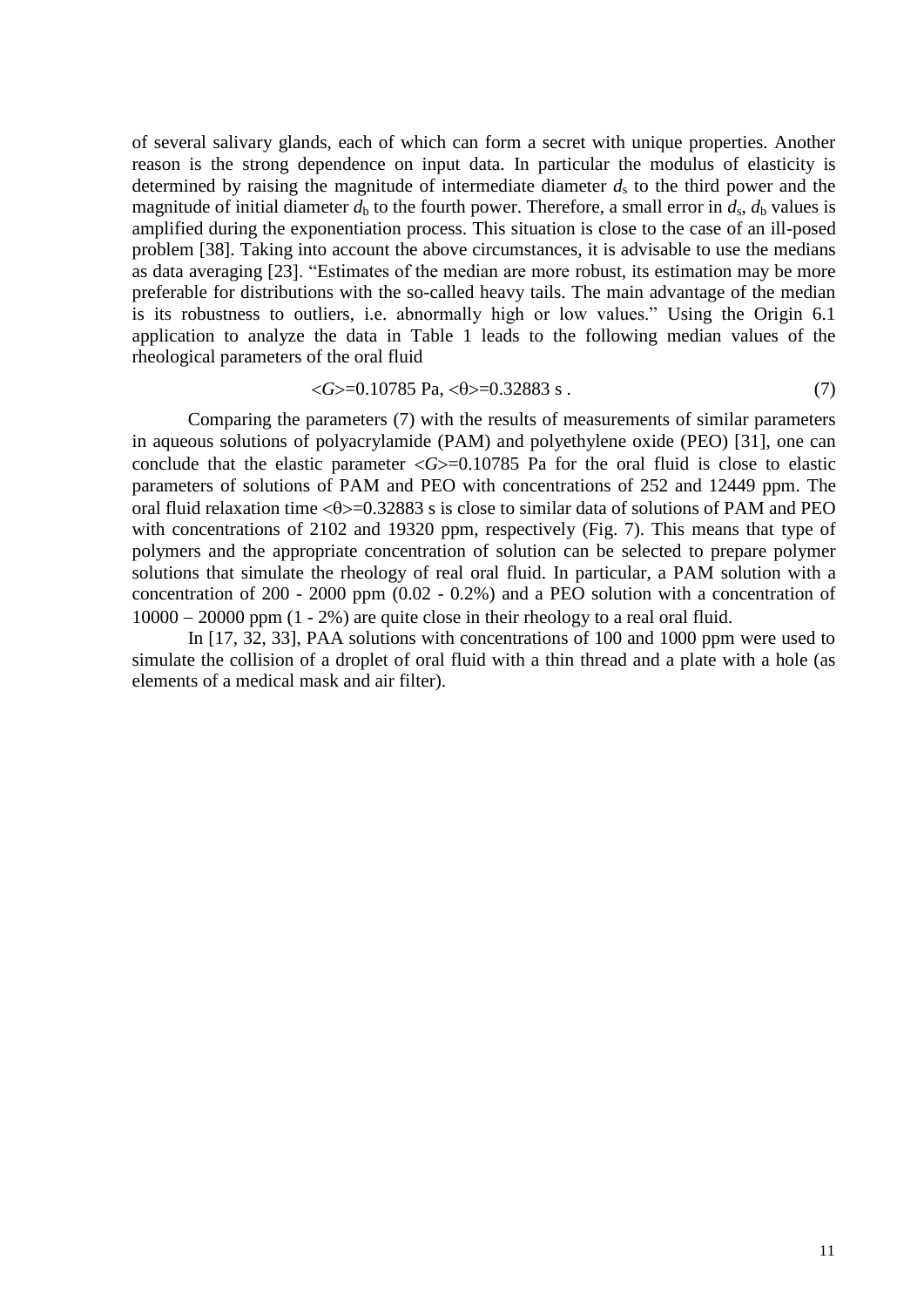

(*a*)



Fig. 7. Comparison of the measured rheological characteristics of the oral fluid (elastic modulus *G* (*a*) and relaxation time  $\theta$  (*b*)) with the data of similar measurements for aqueous solutions of PAM and PEO of various concentrations *c* [\[31\]](#page-14-5).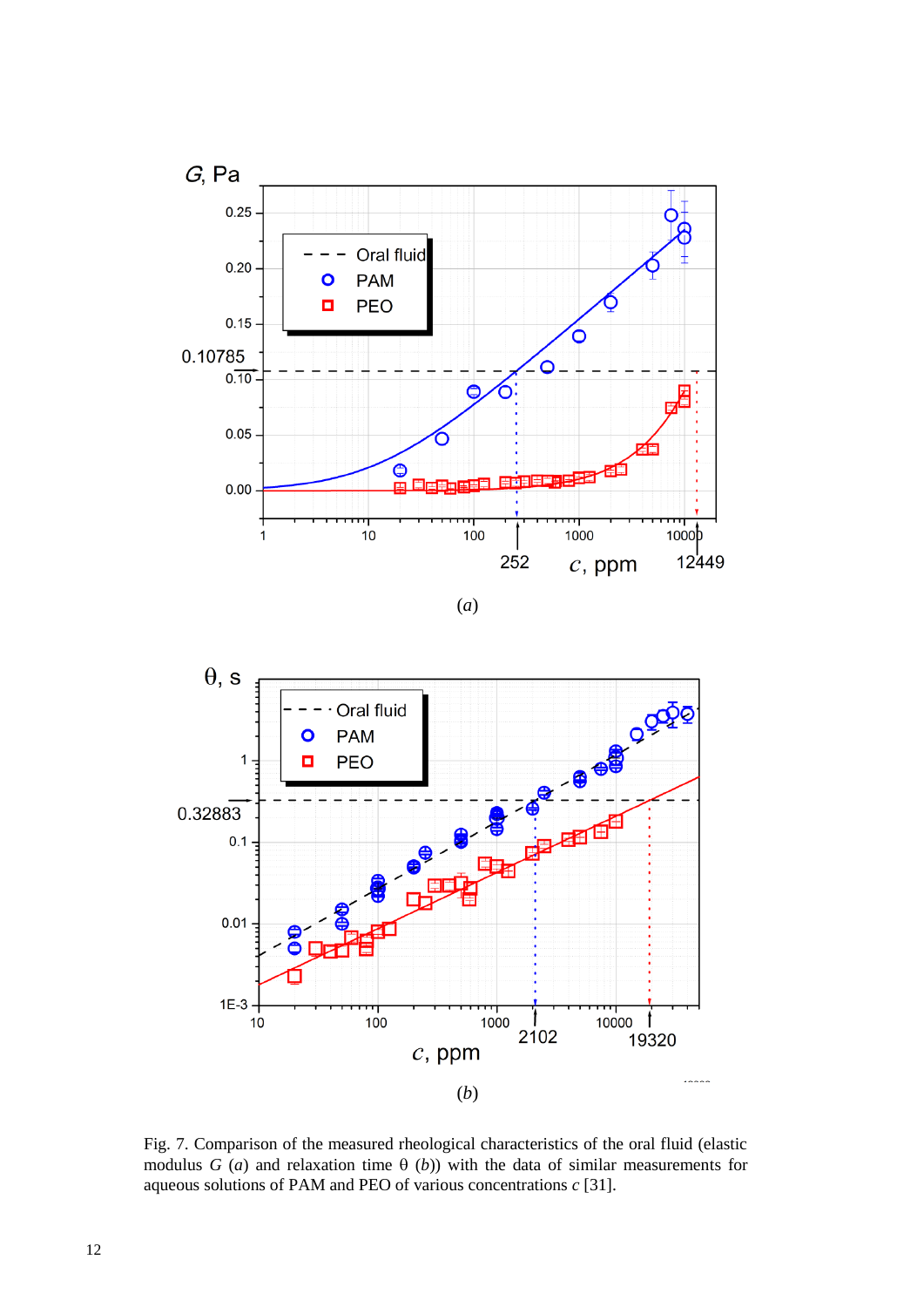## **CONCLUSIONS**

Important consequences arise from the work performed. First, the full set of numerical values of the rheological characteristics of the oral fluid, namely, the elastic modulus *G* and the relaxation time  $\theta$ , was determined/evaluated for the first time. (The previous measurements concerned only the relaxation time.) Establishing the physical characteristics of the oral fluid makes it possible to choose among the possible polymer solutions those whose rheology coincides with the rheology of a real oral fluid. The use of the selected model polymer fluids makes it possible to experimentally reproduce in the laboratory hydrodynamic processes occurring with a real oral fluid.

Second, the set of  $G$  and  $\theta$  "closes" the rheological equations of state of Oldroyd-B or Maxwell with the upper convective derivative, which describe the fast stretching of viscoelastic fluids. It is these processes that take place in the oral fluid during the ejection of drops during coughing, sneezing, talking. The further fate of the drops, namely their interaction (including coalescence and splashing) with the material of protective masks, filters and other obstacles, can also be described using these models. In particular, determined physical data will help predict what will happen with the drops in the surrounding space, i.e. will drops fall on the floor, consolidate in protective equipment, or collapse to the level of an aerosol which become convenient objects for the transfer of pathogenic agents by convective air currents? The description of the interaction of viscoelastic droplets with obstacles can be useful in the development of new methods of protection against infections.

Finally, using the oral fluid as an example, the possibility of rheological tests of biological elastic fluids is shown using the simplest (in fact, household) instruments - a ruler, a smartphone, and tweezers. The progress in consumer electronics have brought this class of technology closer to the capabilities of professional scientific instruments. The procedure for the determining the rheological characteristics of fluids based on video processing and numerical analysis of the resulting dependencies is demonstrated. In general, the algorithm for performing the presented rheological test is extremely simple and accessible to any researcher. In fact, the test replaces rheological tests carried out using the relatively expensive CaBER1 instrument [\[36\]](#page-14-13). The technique is applicable to studies of the rheological properties of biological fluids, which can form noticeable thinning capillary filaments. This class of fluids includes, for example, sputum [\[3,](#page-13-23) [8,](#page-13-24) [15,](#page-13-3) [28\]](#page-14-14), synovial fluid [\[34,](#page-14-15) [35\]](#page-14-16), fluids involved in the reproductive process (see, for example, [\[37\]](#page-14-17)), and others. All of them can be investigated using the proposed method. The presented algorithm for biorheological research can be implemented in a special smartphone application for use in a variety of conditions, not necessarily laboratory ones.

### **ACKNOWLEDGEMENTS**

This work was carried out within the framework of State Program No. AAAA-A17- 117021310375-7 and with the support of the RFBR grant 20-04-60128 Viruses.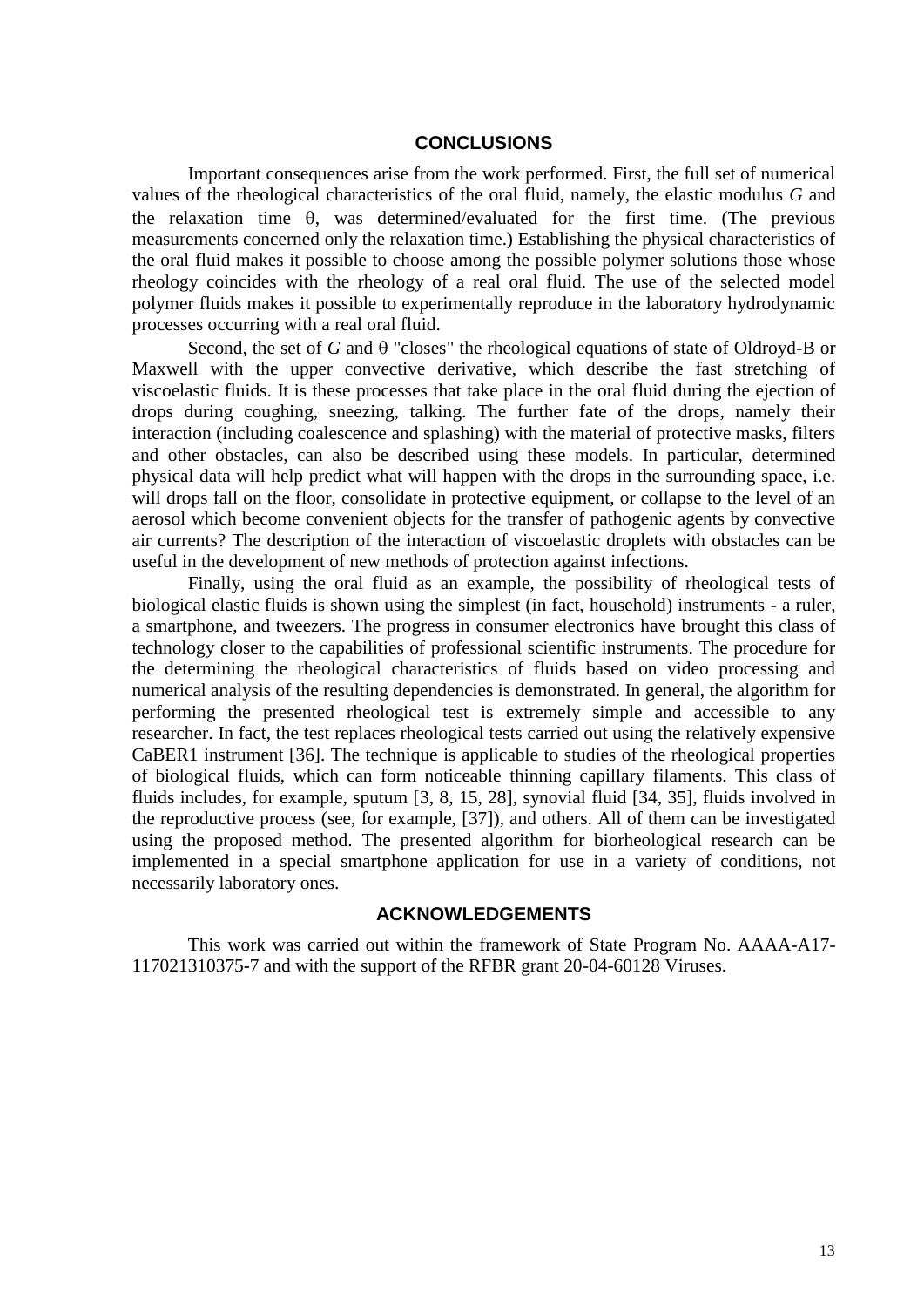## **REFERENCES**

- <span id="page-13-1"></span>1. Abkarian M., Stone H.A. Stretching and break-up of saliva filaments during speech: A route for pathogen aerosolization and its potential mitigation. *Physical Review Fluids*, 2020, vol. 5, pp. 102301-1–102301-10.
- <span id="page-13-8"></span>2. Astarita G., Marrucci G. *Principles of non-Newtonian fluid mechanics*. London: McGraw Hill, 1974, 296 p.
- <span id="page-13-23"></span>3. Babiy I.L., Platonova O.M. Optimizatsiya mukolotichnoy terapii pri gostrikh obstruktivnikh bronkhitakh u ditey. *Bukovin. Med. Visnik*, 2007, Т. 11, № 1, S. 5–7. (in Ukrainian) [Бабій І.Л., Платонова О.М. Оптимізація муколітичної терапії при гострих обструктивних бронхітах у дітей. *Буковин. мед. Вісник*, 2007, Т. 11, № 1, С. 5–7.]
- <span id="page-13-18"></span>4. Bazilevskii A.V. Dynamics of horizontal viscoelastic fluid filaments. *Fluid Dynamics*, 2013, vol. 48, no. 1, pp. 97–108.
- <span id="page-13-16"></span>5. Bazilevskii A.V., Entov V.M., Rozhkov A.N. Breakup of an Oldroyd liquid bridge as a method for testing the rheological properties of polymer solutions. *Polymer Science. Ser. A*, 2001, vol. 43, no. 7, pp. 716-726.
- <span id="page-13-15"></span>6. Bazilevsky A.V., Entov V.M., Rozhkov A.N. *Liquid filament microrheometer and some of its applications*. In: Oliver D.R. (eds) Third European Rheology Conference and Golden Jubilee Meeting of the British Society of Rheology. Springer, Dordrecht, 1990, pp. 41–43.
- <span id="page-13-19"></span>7. Bazilevskii A.V., Rozhkov A.N. Dynamics of capillary breakup of bridges of elastic liquids. *Fluid Dynamics*, 2015, vol. 50, no. 6, pp. 800-811.
- <span id="page-13-24"></span>8. Bazilevskii A.V., Rozhkov A.N., Faustova M.E. Rheological control of mucolitic therapy of patients suffering from nonspecific pulmonary diseases. *Pulmonologiya*, 1992, no. 4, pp. 17-20.
- <span id="page-13-7"></span>9. Bazilevskii A.V., Voronkov S.I., Entov V.M., Rozhkov A.N. Orientational effects in the decomposition of streams and strands of diluted polymer solutions. *Soviet Phys. Doklady*, 1981, vol. 26, no. 3, pp. 333-335.
- <span id="page-13-13"></span>10. Bazilevsky A.V., Entov V.M., Rozhkov A.N. Breakup of a liquid bridge as a method of rheological testing of biological fluids. *Fluid Dynamics*, 2011, vol. 46, no. 4, pp. 613–622.
- <span id="page-13-11"></span>11. Bazilevsky A.V., Kornev K.G., Rozhkov A.N., Neimark A.V. Spontaneous absorption of viscous and viscoelastic fluids by capillaries and porous substrates. *Journal of Colloid and Interface Science*, 2003, vol. 262, no. 1, pp. 1624.
- <span id="page-13-9"></span>12. Bird R.B., Armstrong R.C., Hassager O. *Dynamics of Polymeric Liquids*. New York: John Wiley & Sons, 1987, 649 р.
- <span id="page-13-12"></span>13. Entov V.M., Rozhkov A.N. Elastic effects in the flow of polymer solutions in channels of variable cross section and a porous medium. *Journal of Engineering Physics and Thermophysics*, 1985, vol. 49, no. 3, pp. 1032-1038.
- <span id="page-13-2"></span>14. Davis S.S. The rheological properties of saliva. *Rheol. Acta*, 1971, vol. 10, no. 1, pp. 28–35.
- <span id="page-13-3"></span>15. Dobrykh V.A., Bazilevskii A.V., Rozhkov A.N. Investigation of viscoelastic properties of the contents of breathing passages using the thinning filament method. *Laboratornoe Delo*, 1988, no. 7, pp. 26-27.
- <span id="page-13-0"></span>16. [Fedyushkin](https://istina.msu.ru/workers/92538178/) A.I., [Rozhkov](https://istina.msu.ru/workers/92271268/) A.N. Criterion of drop disintegration at a collision with a solid target (numerical simulation and experiment). *[Journal of Physics: Conference Series](https://istina.msu.ru/journals/75027/)*, 2021, vol. 2057, no. 1, paper 012129.
- <span id="page-13-22"></span>17. Fedyushkin A.I., Rozhkov A.N., Rudenko A.O. Collision of water drops with a thin cylinder. Journal of Physics: *Conference Series*, 2021, vol. 2057, no. 1, paper 012034.
- <span id="page-13-14"></span>18. Haward S.J., Odell J.A., Berry M., Hall T. Extensional rheology of human saliva. *Rheol Acta*, 2011, vol. 50, pp. 869–879.
- <span id="page-13-10"></span>19. Hinch E.J. Mechanical model of dilute polymer solutions in strong flows. *Physics of Fluids*, 1977, vol. 20, part 2, pp. 22–30.
- <span id="page-13-4"></span>20. Holterman H.J. *On the rheology of human saliva and its substitutes*. Thesis for: PhD. University of Twente, Netherlands, 1989, 113 p.
- <span id="page-13-17"></span>21. Kornfeld M. *Elasticity and strength of liquids*, Berlin: Verlag Technik, 1952.
- <span id="page-13-5"></span>22. Marshall K.A., Liedtke A.M., Todt A.H., Walker T.W. [Extensional rheometry with a handheld mobile](https://elibrary.ru/item.asp?id=31958415)  [device.](https://elibrary.ru/item.asp?id=31958415) *[Experiments in Fluids](https://elibrary.ru/contents.asp?id=34786108)*, 2017, vol. 58, no. [6,](https://elibrary.ru/contents.asp?id=34786108&selid=31958415) pp. 69.
- <span id="page-13-21"></span>23. Mediana (statistika) Vikipediya. [https://ru.wikipedia.org/wiki/%D0%9C%D0%B5%D0%B4%D0%B8%D0%B0%D0%BD%D0%B0\\_\(%D1](https://ru.wikipedia.org/wiki/%D0%9C%D0%B5%D0%B4%D0%B8%D0%B0%D0%BD%D0%B0_(%D1%81%D1%82%D0%B0%D1%82%D0%B8%D1%81%D1%82%D0%B8%D0%BA%D0%B0)) [%81%D1%82%D0%B0%D1%82%D0%B8%D1%81%D1%82%D0%B8%D0%BA%D0%B0\)](https://ru.wikipedia.org/wiki/%D0%9C%D0%B5%D0%B4%D0%B8%D0%B0%D0%BD%D0%B0_(%D1%81%D1%82%D0%B0%D1%82%D0%B8%D1%81%D1%82%D0%B8%D0%BA%D0%B0)) (accessed 7 December 2021, in Russian). [Медиана [\(статистика\). В](https://ru.wikipedia.org/wiki/%D0%9C%D0%B5%D0%B4%D0%B8%D0%B0%D0%BD%D0%B0_(%D1%81%D1%82%D0%B0%D1%82%D0%B8%D1%81%D1%82%D0%B8%D0%BA%D0%B0)#:~:text=%D0%9C%D0%B5%D0%B4%D0%B8%D0%B0%CC%81%D0%BD%D0%B0%20(%D0%BE%D1%82%20%D0%BB%D0%B0%D1%82.%20medi%C4%81na%20%C2%AB%D1%81%D0%B5%D1%80%D0%B5%D0%B4%D0%B8%D0%BD%D0%B0%C2%BB),%D0%BD%D0%B5%D0%B3%D0%BE%2C%20%D0%B0%20%D0%B4%D1%80%D1%83%D0%B3%D0%B0%D1%8F%20%D0%BF%D0%BE%D0%BB%D0%BE%D0%B2%D0%B8%D0%BD%D0%B0%20%D0%BC%D0%B5%D0%BD%D1%8C%D1%88%D0%B5)икипедия.]
- 24. Mellema J., Holterman H.J., s-Gravenmade E.J., Waterman H.A., Blom C. *Rheology of human saliva and saliva substitutes*. In: Oliver D.R. (eds) Third European Rheology Conference and Golden Jubilee Meeting of the British Society of Rheology. Springer, Dordrecht, 1990, pp. 352–354.
- <span id="page-13-20"></span>25. Opredeleniye poverkhnostnogo natyazheniya slyuni. Studopediya. [https://studopedia.ru/15\\_119042\\_opredelenie-poverhnostnogo-natyazheniya-slyuni.html](https://studopedia.ru/15_119042_opredelenie-poverhnostnogo-natyazheniya-slyuni.html) (accessed 7 December 2021, in Russian). [Определение поверхностного натяжения слюны. Студопедия.]
- <span id="page-13-6"></span>26. Opredeleniye vyazkosti slyuni. Studopediya. [https://studopedia.ru/15\\_119041\\_opredelenie-vyazkosti](https://studopedia.ru/15_119041_opredelenie-vyazkosti-slyuni.html)[slyuni.html](https://studopedia.ru/15_119041_opredelenie-vyazkosti-slyuni.html) (accessed 7 December 2021, in Russian). [Определение вязкости слюны. Студопедия.]